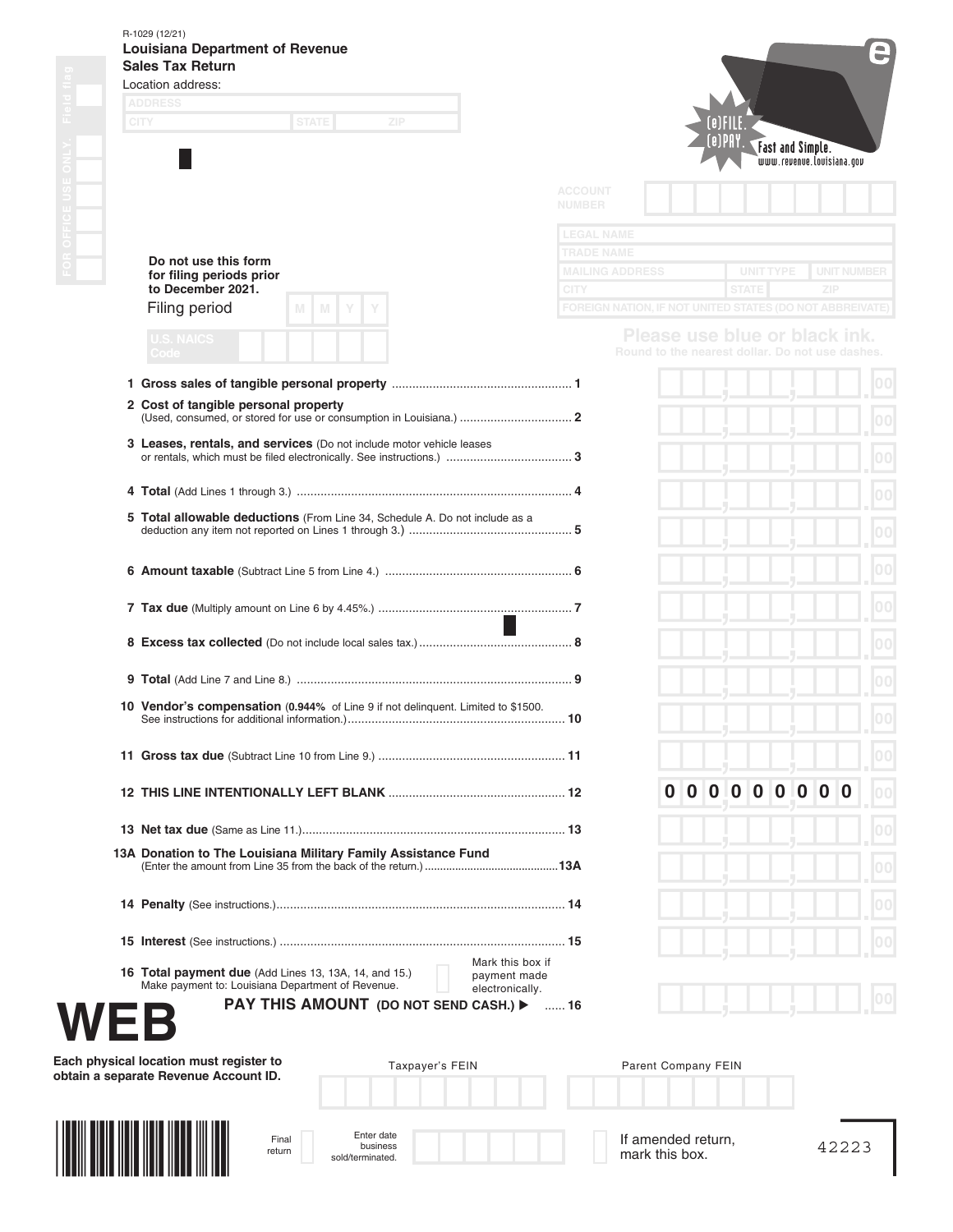|                                                                     | <b>Allowable Deductions - Schedule A</b>                                                                                                                                                                                                                                                                              | <b>Total Sales</b>   |                                     | Percent<br>Exempt |                     |                                  |
|---------------------------------------------------------------------|-----------------------------------------------------------------------------------------------------------------------------------------------------------------------------------------------------------------------------------------------------------------------------------------------------------------------|----------------------|-------------------------------------|-------------------|---------------------|----------------------------------|
| 17                                                                  | Intrastate telecommunication services<br>(Do not include prepaid telephone cards.)                                                                                                                                                                                                                                    |                      | 00                                  | 22.472%           |                     |                                  |
| 18                                                                  | Interstate telecommunication services                                                                                                                                                                                                                                                                                 |                      | 00                                  | 44.944%           |                     |                                  |
| Prepaid telephone cards<br>19                                       |                                                                                                                                                                                                                                                                                                                       |                      | 00                                  | 22.472%           |                     | 00                               |
| 20<br>residential use                                               | Electricity and natural gas or energy for non-                                                                                                                                                                                                                                                                        |                      |                                     | 55.056%           |                     | 00                               |
| 21<br>residential purposes                                          | Steam and bulk or utility water used for non-                                                                                                                                                                                                                                                                         |                      |                                     | 55.056%           |                     | 00                               |
| 22<br>(See instructions.)                                           | Boiler fuel for nonresidential use                                                                                                                                                                                                                                                                                    |                      |                                     | 55.056%           |                     | 00                               |
| 23<br>ing machinery or equipment                                    | Sales/purchase/leases/rentals of manufactur-                                                                                                                                                                                                                                                                          |                      |                                     | 100%              |                     | 0 <sup>0</sup>                   |
| 24                                                                  | Sales to U. S. government and Louisiana<br>state and local government agencies                                                                                                                                                                                                                                        |                      |                                     | 100%              |                     | 00                               |
| Sales of prescription drugs<br>25                                   |                                                                                                                                                                                                                                                                                                                       |                      |                                     | 100%              |                     | 00                               |
| 26                                                                  | Sales of food for home consumption                                                                                                                                                                                                                                                                                    |                      |                                     | 100%              |                     | 00                               |
| 27<br>residential use                                               | Electricity, natural gas, and bulk water for                                                                                                                                                                                                                                                                          |                      |                                     | 100%              |                     | 00                               |
| 28<br>Sales in interstate commerce                                  |                                                                                                                                                                                                                                                                                                                       |                      |                                     | 100%              |                     |                                  |
| 29<br>Sales for resale                                              |                                                                                                                                                                                                                                                                                                                       |                      |                                     | 100%              |                     |                                  |
| 30<br>allowances                                                    | Cash discounts, sales returns and                                                                                                                                                                                                                                                                                     |                      |                                     | 100%              |                     |                                  |
| 31<br>rental (See instructions.)                                    | Tangible personal property sold for lease or                                                                                                                                                                                                                                                                          |                      |                                     | 100%              |                     |                                  |
| 32                                                                  | Sales of gasoline, diesel, and motor fuel<br>(Sales for resale must be reported on Line 29.)                                                                                                                                                                                                                          |                      |                                     | 100%              |                     |                                  |
| <b>Total from SCHEDULE A-1</b><br>33<br>(Transactions taxed at 0%.) |                                                                                                                                                                                                                                                                                                                       |                      |                                     | 100%              |                     |                                  |
| 34                                                                  | Add Lines 17 through 33; enter here and on Line 5.                                                                                                                                                                                                                                                                    |                      |                                     |                   |                     |                                  |
| <b>The Military Family</b><br><b>Assistance Fund</b><br>Worksheet   | 35A Donation of Vendor's Compensation<br>35 Total Donation (Add Lines 35A and 35B) Enter here and on Line 13A on front of return.                                                                                                                                                                                     |                      | 35B Donation in Addition to Tax Due |                   | 35                  |                                  |
|                                                                     | Under penalties of perjury, I declare that I have examined this return and accompanying schedules and statements, and to the best of my knowledge and<br>belief, they are true, correct, and complete. Declaration of preparer (other than taxpayer) is based on all information of which preparer has any knowledge. |                      |                                     |                   |                     |                                  |
| Signature                                                           |                                                                                                                                                                                                                                                                                                                       |                      |                                     |                   | Date (mm/dd/yyyy)   |                                  |
|                                                                     |                                                                                                                                                                                                                                                                                                                       | Title                |                                     |                   | Telephone           |                                  |
| <b>Print Name</b>                                                   |                                                                                                                                                                                                                                                                                                                       |                      |                                     |                   |                     |                                  |
| <b>PAID</b><br><b>PREPARER</b>                                      | Print Preparer's Name                                                                                                                                                                                                                                                                                                 | Preparer's Signature |                                     |                   | Date $(mm/dd/yyyy)$ | Check $\Box$ if<br>Self-employed |

This return is due on or before the 20th day following the taxable period covered and becomes delinquent on the first day thereafter. If the due date falls on a weekend or holiday, the return is due the next business day and becomes delinquent the first day thereafter.